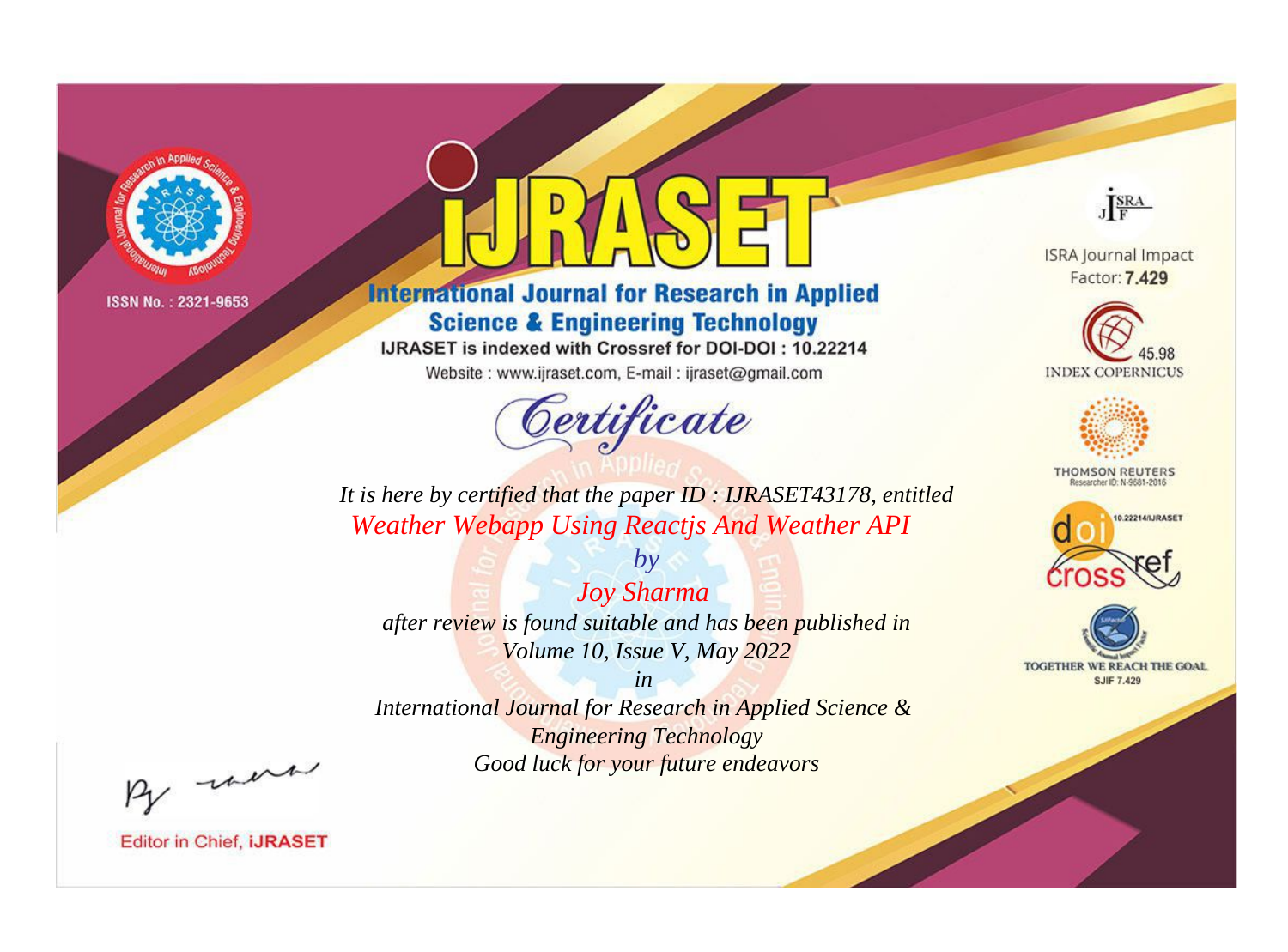

# **International Journal for Research in Applied Science & Engineering Technology**

IJRASET is indexed with Crossref for DOI-DOI: 10.22214

Website: www.ijraset.com, E-mail: ijraset@gmail.com



JERA

**ISRA Journal Impact** Factor: 7.429





**THOMSON REUTERS** 



TOGETHER WE REACH THE GOAL **SJIF 7.429** 

*It is here by certified that the paper ID : IJRASET43178, entitled Weather Webapp Using Reactjs And Weather API*

*Afzal Khan after review is found suitable and has been published in Volume 10, Issue V, May 2022*

*by*

*in* 

*International Journal for Research in Applied Science & Engineering Technology Good luck for your future endeavors*

By morn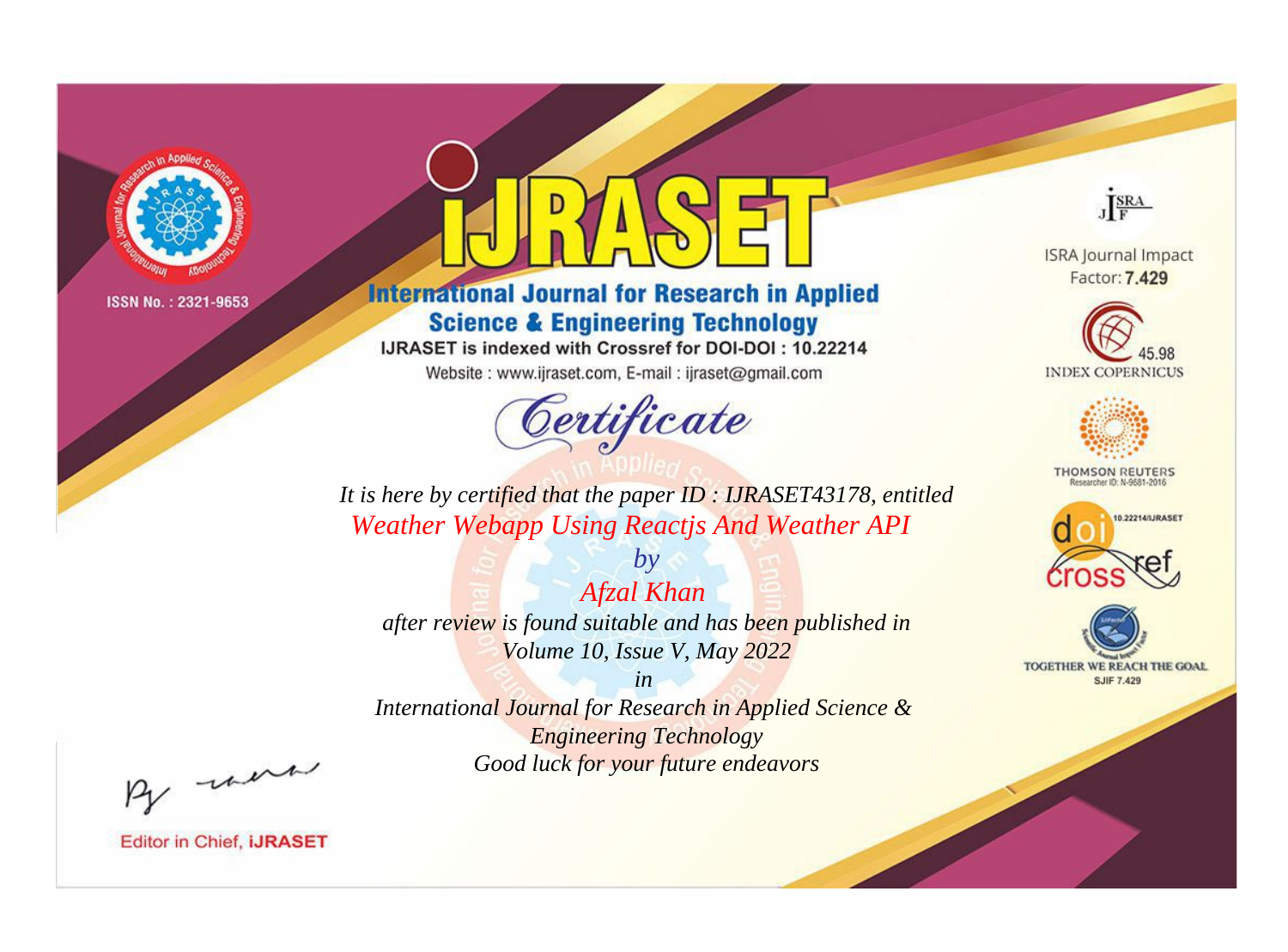

# **International Journal for Research in Applied Science & Engineering Technology**

IJRASET is indexed with Crossref for DOI-DOI: 10.22214

Website: www.ijraset.com, E-mail: ijraset@gmail.com



JERA

**ISRA Journal Impact** Factor: 7.429





**THOMSON REUTERS** 



TOGETHER WE REACH THE GOAL **SJIF 7.429** 

*It is here by certified that the paper ID : IJRASET43178, entitled Weather Webapp Using Reactjs And Weather API*

*Nirban Kaif after review is found suitable and has been published in Volume 10, Issue V, May 2022*

*by*

*in* 

*International Journal for Research in Applied Science & Engineering Technology Good luck for your future endeavors*

By morn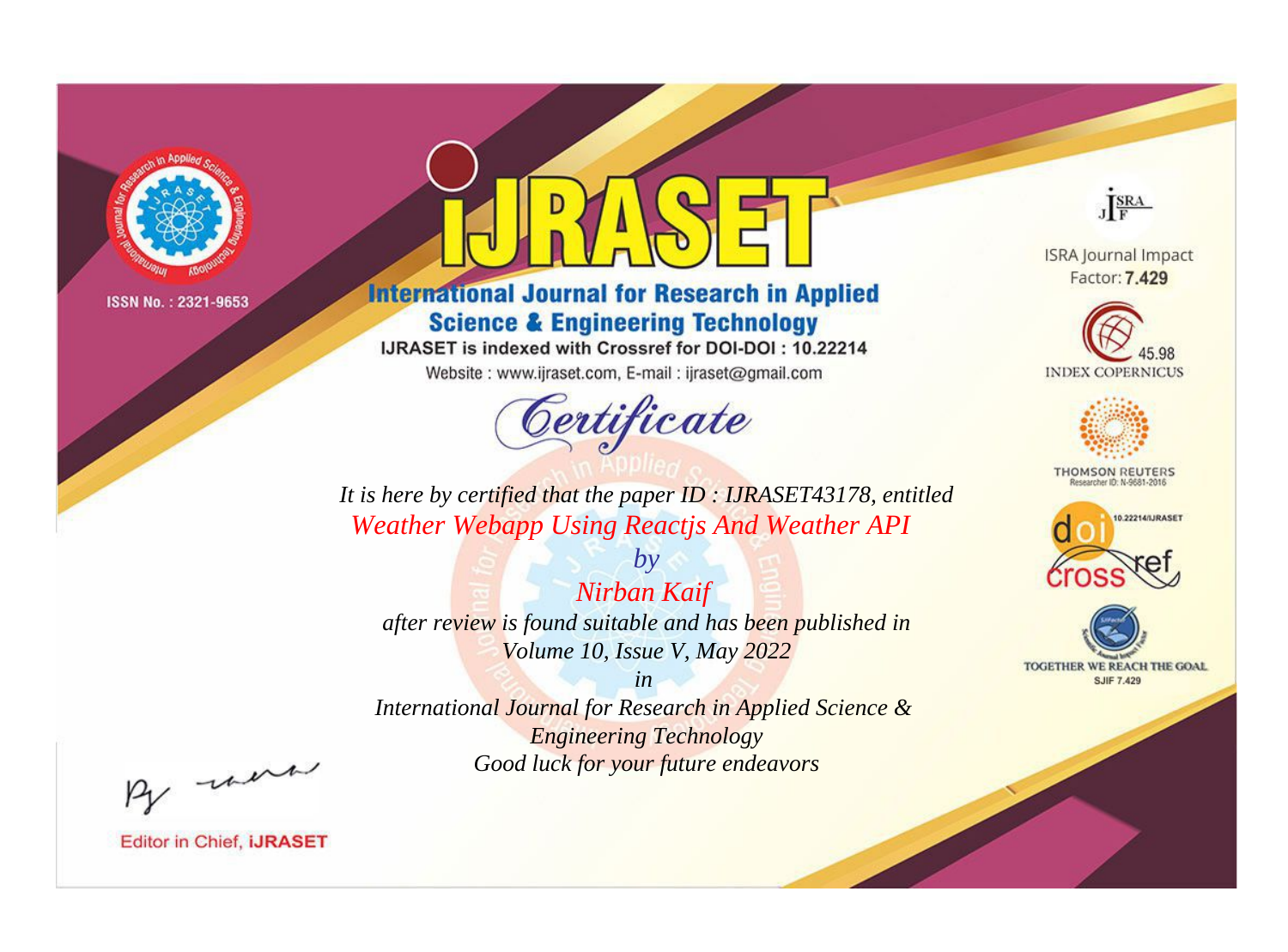

# **International Journal for Research in Applied Science & Engineering Technology**

IJRASET is indexed with Crossref for DOI-DOI: 10.22214

Website: www.ijraset.com, E-mail: ijraset@gmail.com



JERA

**ISRA Journal Impact** Factor: 7.429





**THOMSON REUTERS** 



TOGETHER WE REACH THE GOAL **SJIF 7.429** 

*It is here by certified that the paper ID : IJRASET43178, entitled Weather Webapp Using Reactjs And Weather API*

*Bhavesh Mishra after review is found suitable and has been published in Volume 10, Issue V, May 2022*

*by*

*in* 

*International Journal for Research in Applied Science & Engineering Technology Good luck for your future endeavors*

By morn